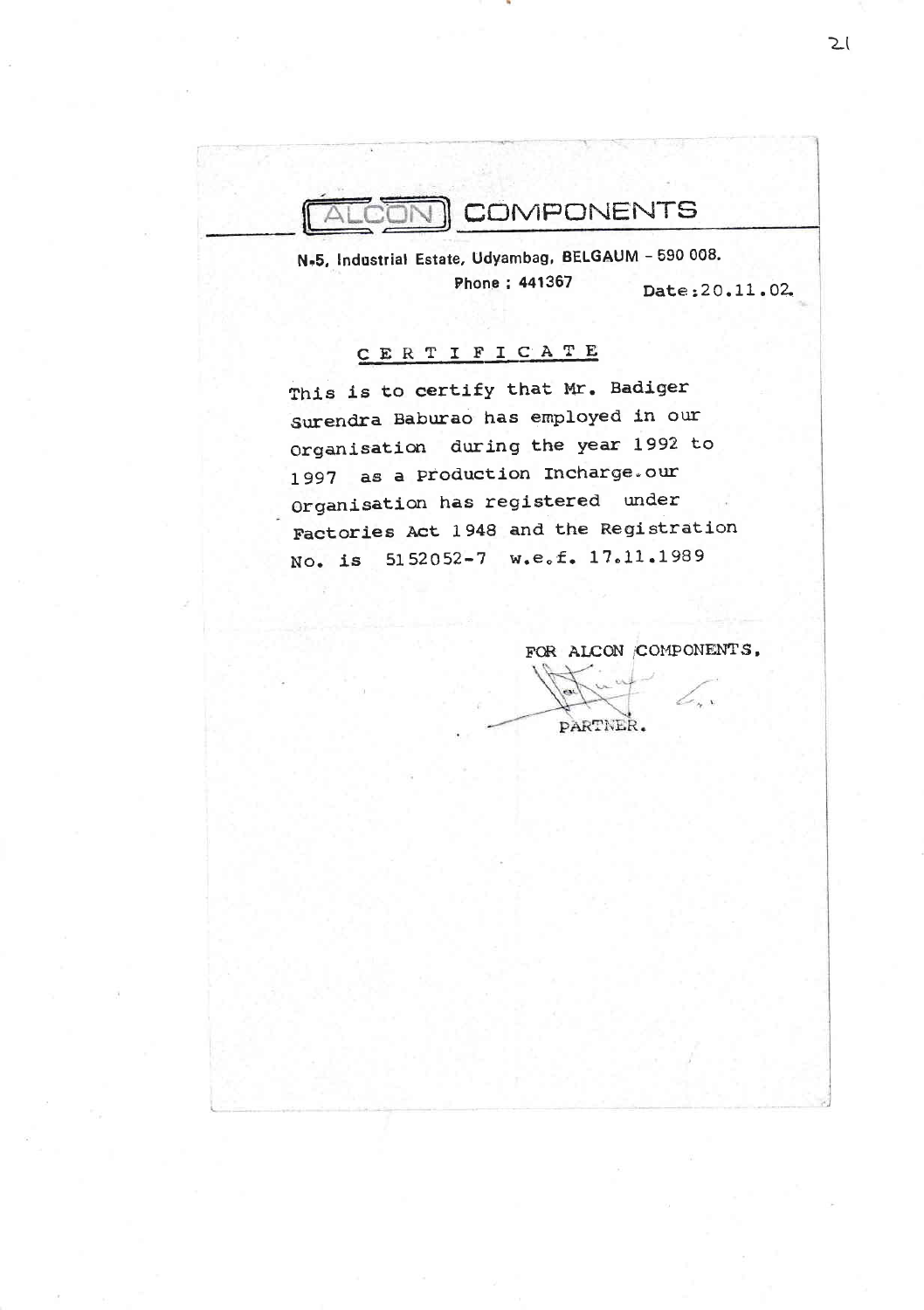## Professional Techno Crafts

Manufacturers of : Precision Engineering Components and Machine Tool Elements.

Plot No. 7/2, Behind K.E.B. Sub Station, Udyambag. BELGAUM-590088.

Ref. No.....................

 $6.6.2001$ Date ...

## TO WHOMSOEVER IT MAY CONCERN

This is to Certify that Shri. SURENDRA B. BADIGER was employed in our concern from 5th May 1997 to .31st May 2001, as Production Engineer. His performance during the above said period was good and he also bears good moral charactor.

For PROFESSIONAL TECHNO CRAFTS,

ien

Proprietor.